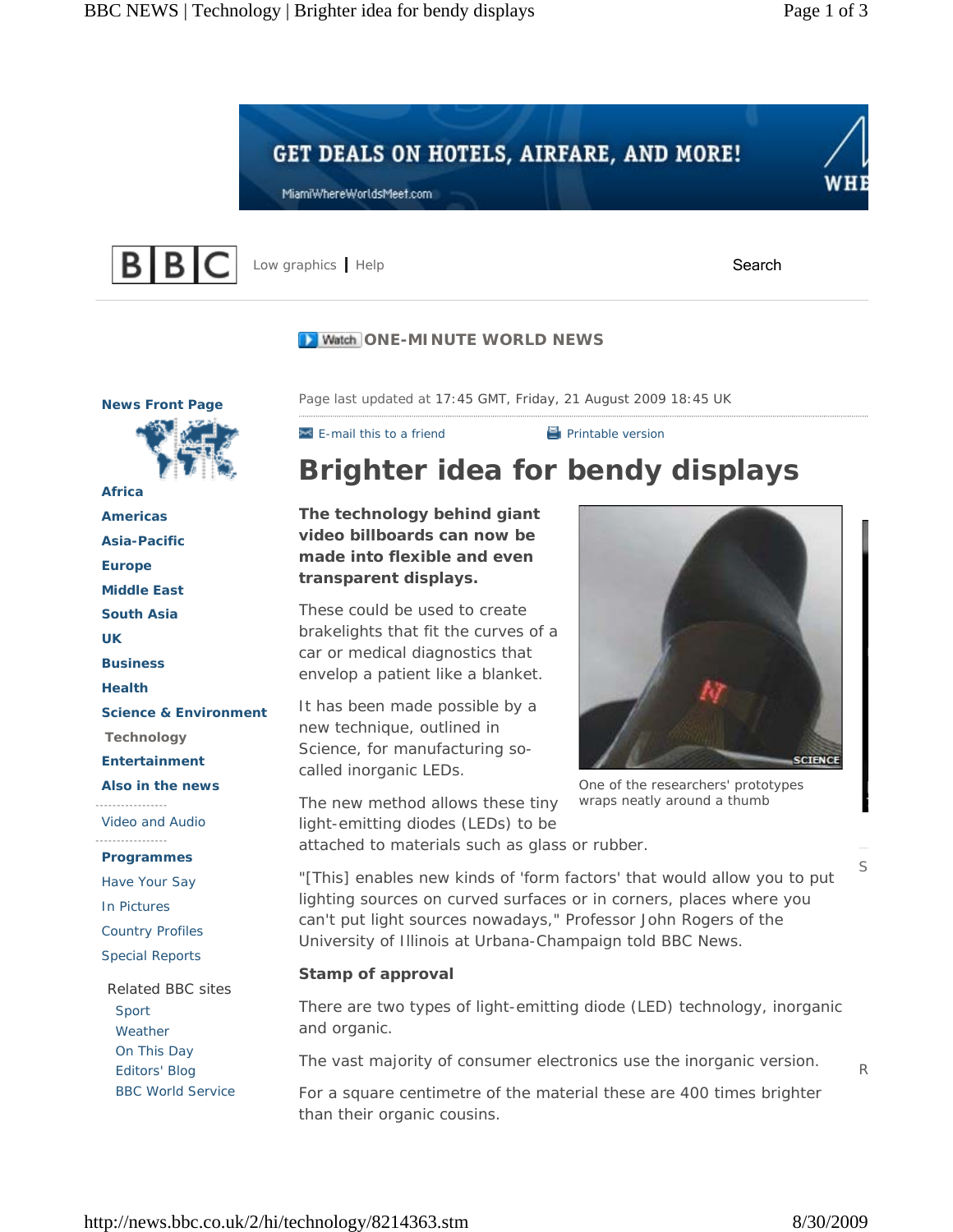| "If you look at the billboard displays that exist already, they're<br>inorganic LED based," said Professor Rogers.                                                                                            | TI<br>in |
|---------------------------------------------------------------------------------------------------------------------------------------------------------------------------------------------------------------|----------|
| "You can see them on a bright sunny day; it would be impossible to<br>generate that kind of brightness out of an organic LED."                                                                                | T.       |
| When arrays of inorganic LED's are used - such as those in billboard<br>displays - they are made in a large wafer which is sawn into bits.                                                                    |          |
| Each bit is then placed individually by a robot arm, making the<br>production of large or dense arrays complex.                                                                                               | Б        |
| Organic LEDs (OLEDs) on the other hand have been introduced into<br>some consumer electronics such as televisions.                                                                                            | M        |
| They are in theory easier to manufacture because they can be made<br>individually smaller, processed in high quantities and spread out in thin<br>films that are easy to manipulate and connect electrically. |          |
| However, they are not as robust as inorganic LEDs, and must be<br>encapsulated because they are sensitive to oxygen and moisture.                                                                             |          |
| Professor Rogers and his colleagues have now devised a method that<br>in theory comprises the best of both worlds - bright, robust inorganic                                                                  |          |

LEDs that can be processed en masse. The approach is able to make thin inorganic LEDs in high quantities in such a way that they can be cut up by bathing them in a strong acid.

The separated elements can then be picked up with a "stamp", with holes cut precisely to size for the elements, and then placed on a wide array of surfaces, from glass to plastic to rubber.

The devices can be placed sparsely enough that a bright layer of them is practically transparent.

"Because you can get away with very low coverage by area, it opens up the possibility of making something that's see-through," Professor Rogers explained.



Flexible lighting could mean an end to darkened corners

He said that the nearer-term applications for the approach will be in general lighting or in the illumination of instrument panels, but the group is working toward perfecting the application.

"Displays remain the ultimate goal - we don't need a new law of physics to enable it, it's just more of an engineering question," he said.